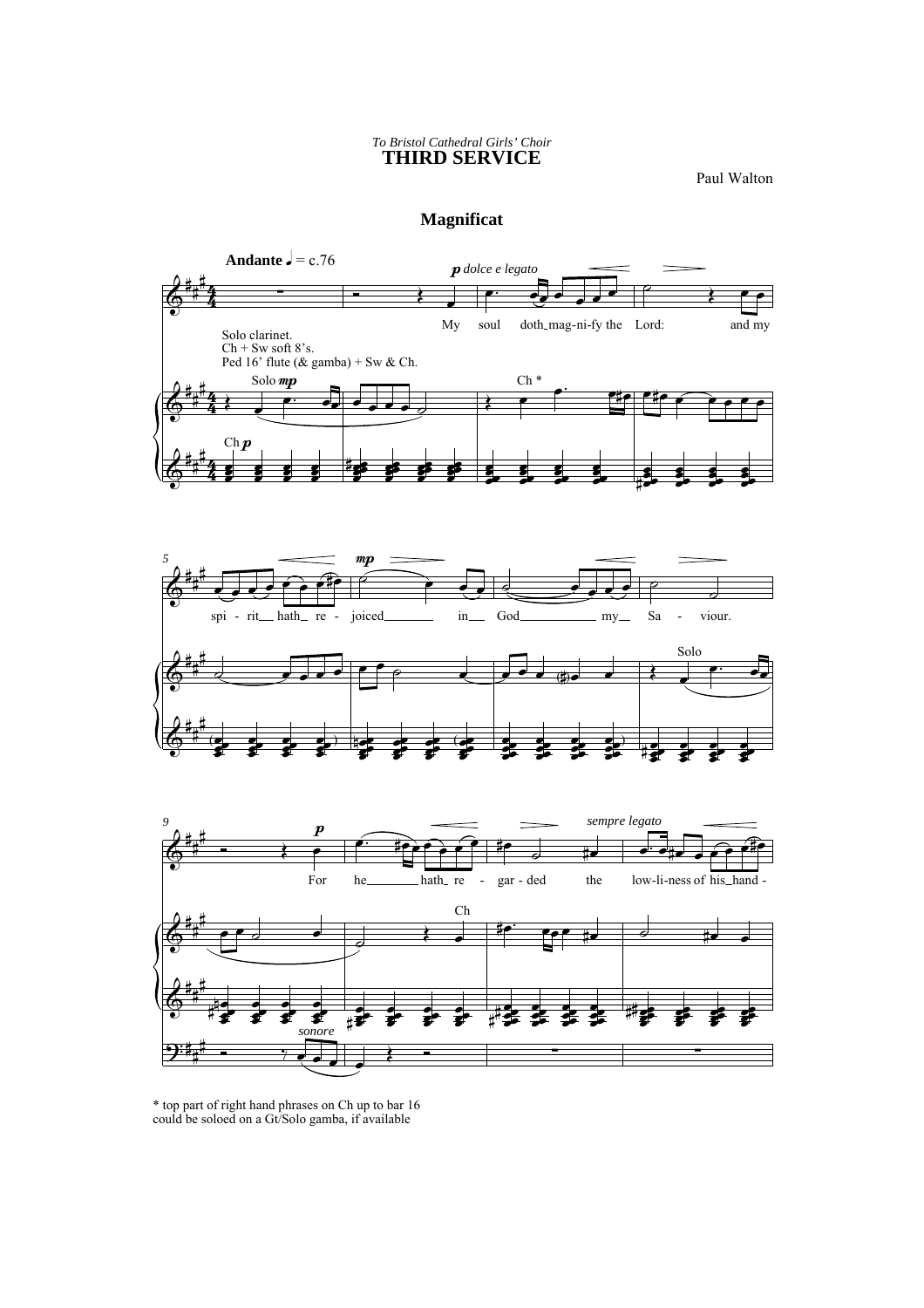

\* reduce Gt if the effect is excessive - drama rather than violence!

4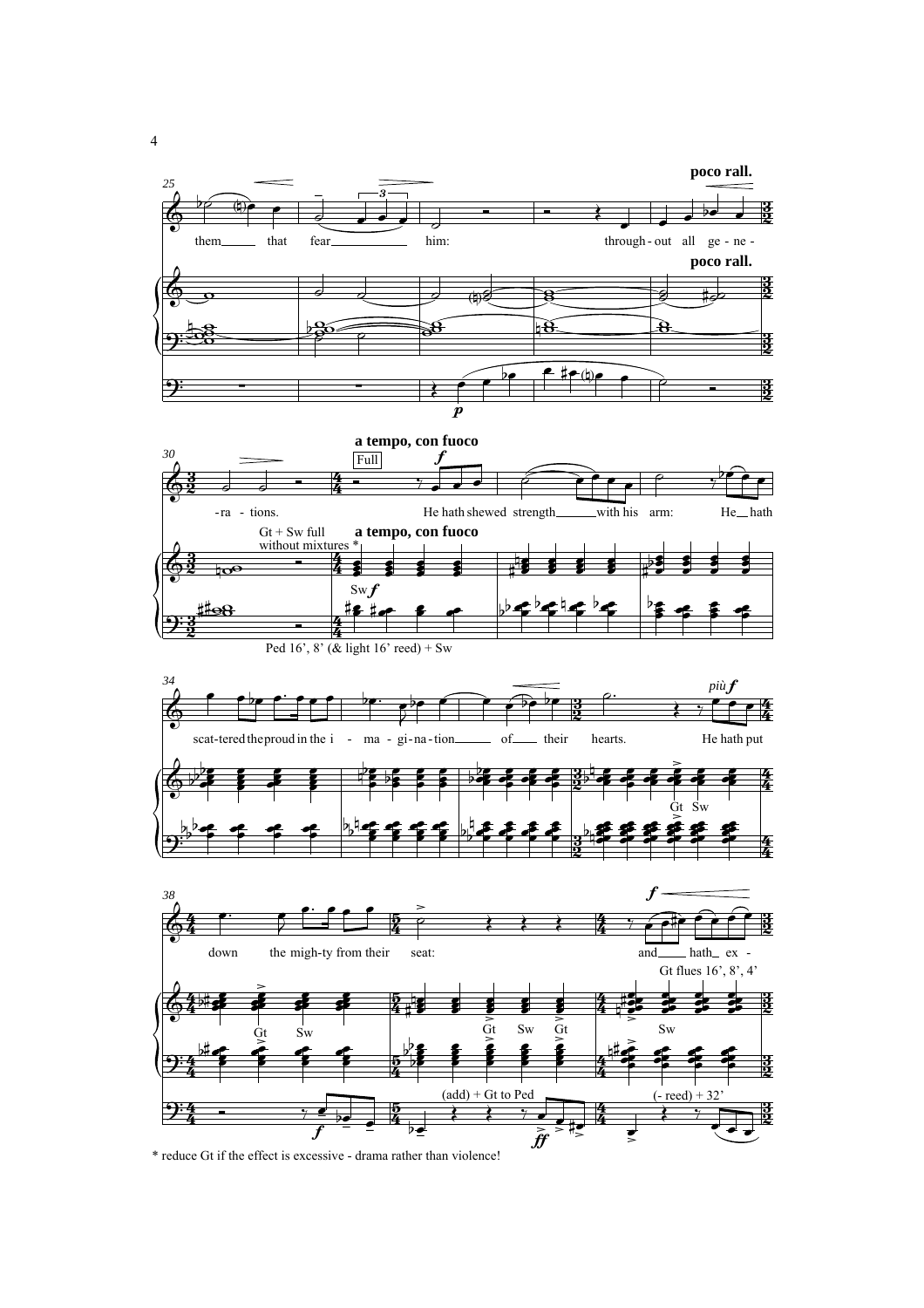



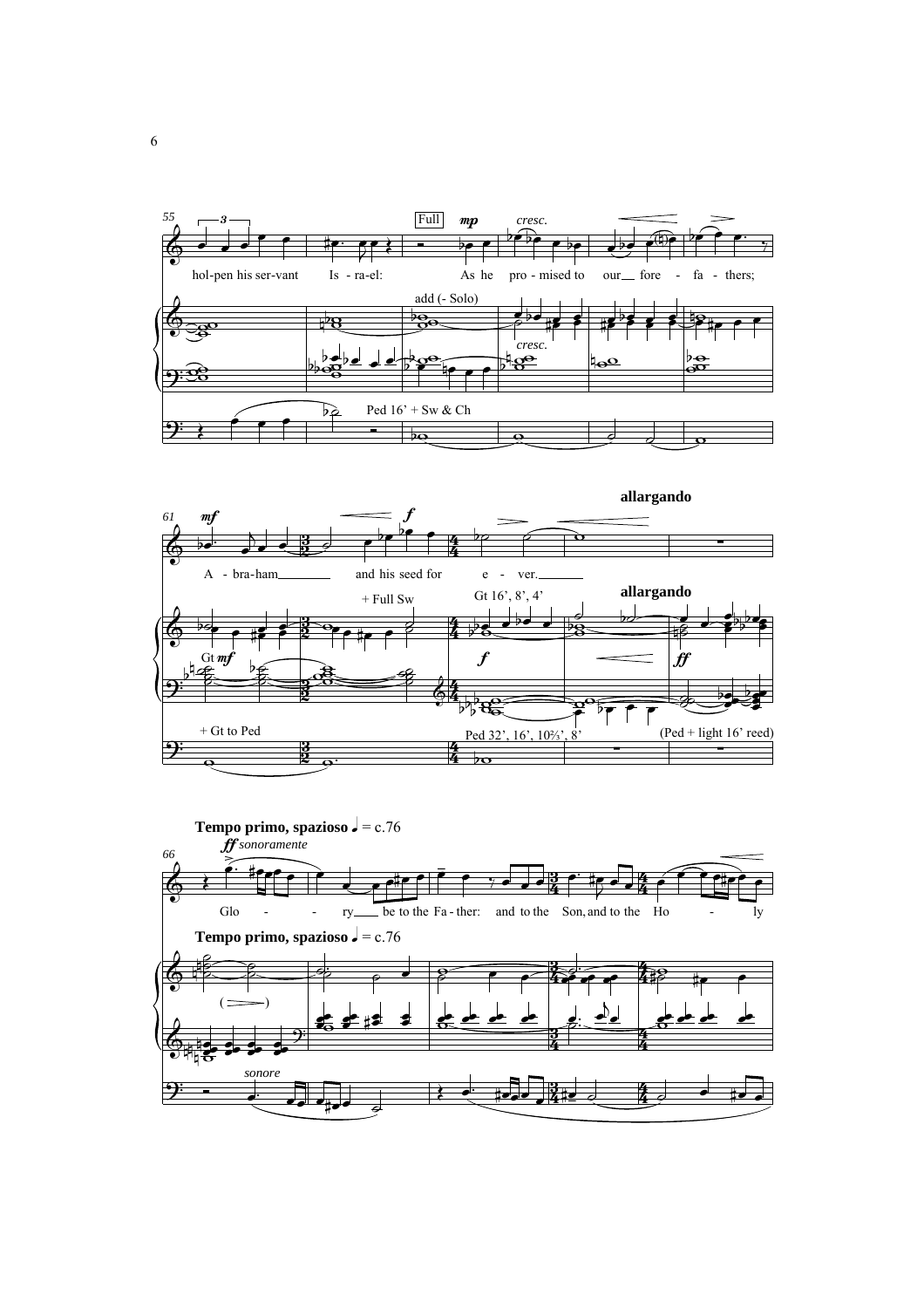## **Nunc Dimittis**